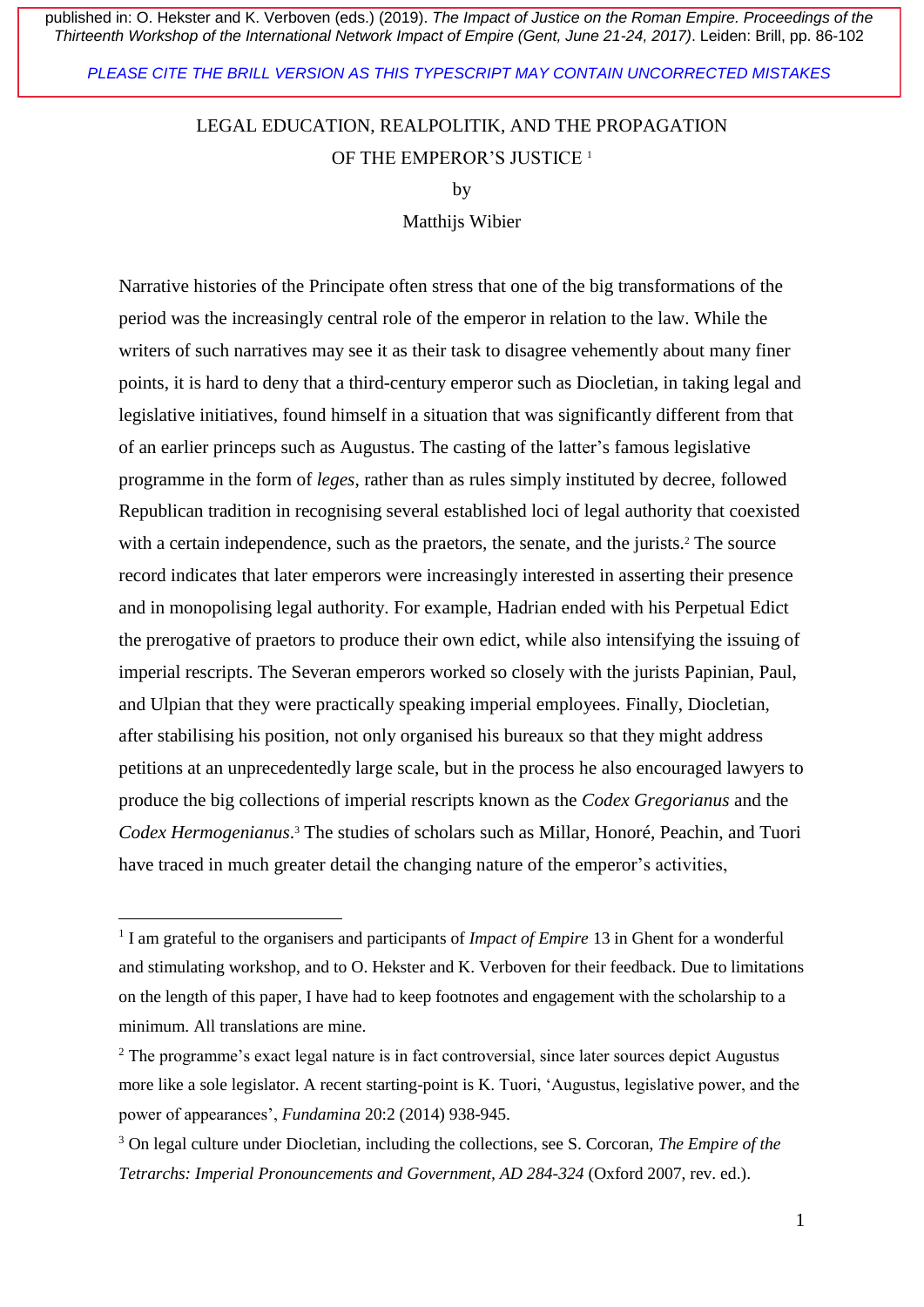emphasising in particular their role as adjudicators. <sup>4</sup> The precise focus of these studies ranges from Millar's concern with laying out emperors' daily routines to Tuori's analysis of the discourses about the emperor as supreme judge, and of the complex ways in which these affected imperial and legislative ideologies. Overall, however, this scholarship has approached the issue mainly through the top of the hierarchy, studying the emperor and his bureaucrats while paying less attention to those at the receiving end. The perspective of recipients and audiences has been served primarily by studies of the petitioning process, which have examined questions about who took the step to file a petition as well as why, and what happened once a rescript had been received. <sup>5</sup> Yet it is important to note that as soon as issues of ideology and shifts in power balances are on the table, further questions emerge about how and why those in lower positions felt pressure or saw advantages in echoing and amplifying the idea of the emperor's centrality.<sup>6</sup>

One way to approach this rather large question is to analyse the socialisation through education of those who would go on to have dealings with the law and the emperor's presence in the legal world. It has been pointed out ubiquitously that educational texts and practices convey a particular view of the world. The issue has been well studied for Latin literary education, for which scholars have shown that it provided a type of cultural knowledge to engage with the socially privileged, who were often in control of resources and in positions to bestow benefits.<sup>7</sup> Education in Roman law has been much less

<sup>4</sup> F. Millar, *The Emperor in the Roman World* (London 1984, 2nd ed.); M. Peachin, *Iudex vice Caesaris: Deputy Emperors and the Administration of Justice during the Principate* (Stuttgart 1996); T. Honoré, *Emperors and Lawyers* (Oxford 2003, 2nd ed.): K. Tuori, *The Emperor of Law: The Emergence of Roman Imperial Adjudication* (Oxford 2016).

<sup>5</sup> e.g. S. Connolly, *Lives behind the Laws: The World of the Codex Hermogenianus* (Bloomington 2010); B. Kelly, *Petitions, Litigation, and Social Control in Roman Egypt* (Oxford 2011); A. Bryen, *Violence in Roman Egypt: A Study in Legal Interpretation* (Philadelphia 2013).

<sup>6</sup> Good observations at C. Ando, *Imperial Ideology and Provincial Loyalty in the Roman Empire* (Berkeley 2000) 374, addressing in more general terms the question why people accepted Roman rule. See on this also O. Hekster, *Emperors and Ancestors: Roman Rulers and the Constraints of Tradition* (Oxford 2015).

<sup>7</sup> From the vast bibliography, see first and foremost G. Woolf, *Becoming Roman: The Origins of Provincial Civilization in Gaul* (Cambridge 1998); R. Hingley, 'Cultural diversity and unity: empire and Rome', in S. Hales and T. Hodos (eds.), *Material Culture and Social Identities in the Ancient World* (Cambridge 2010), 54-75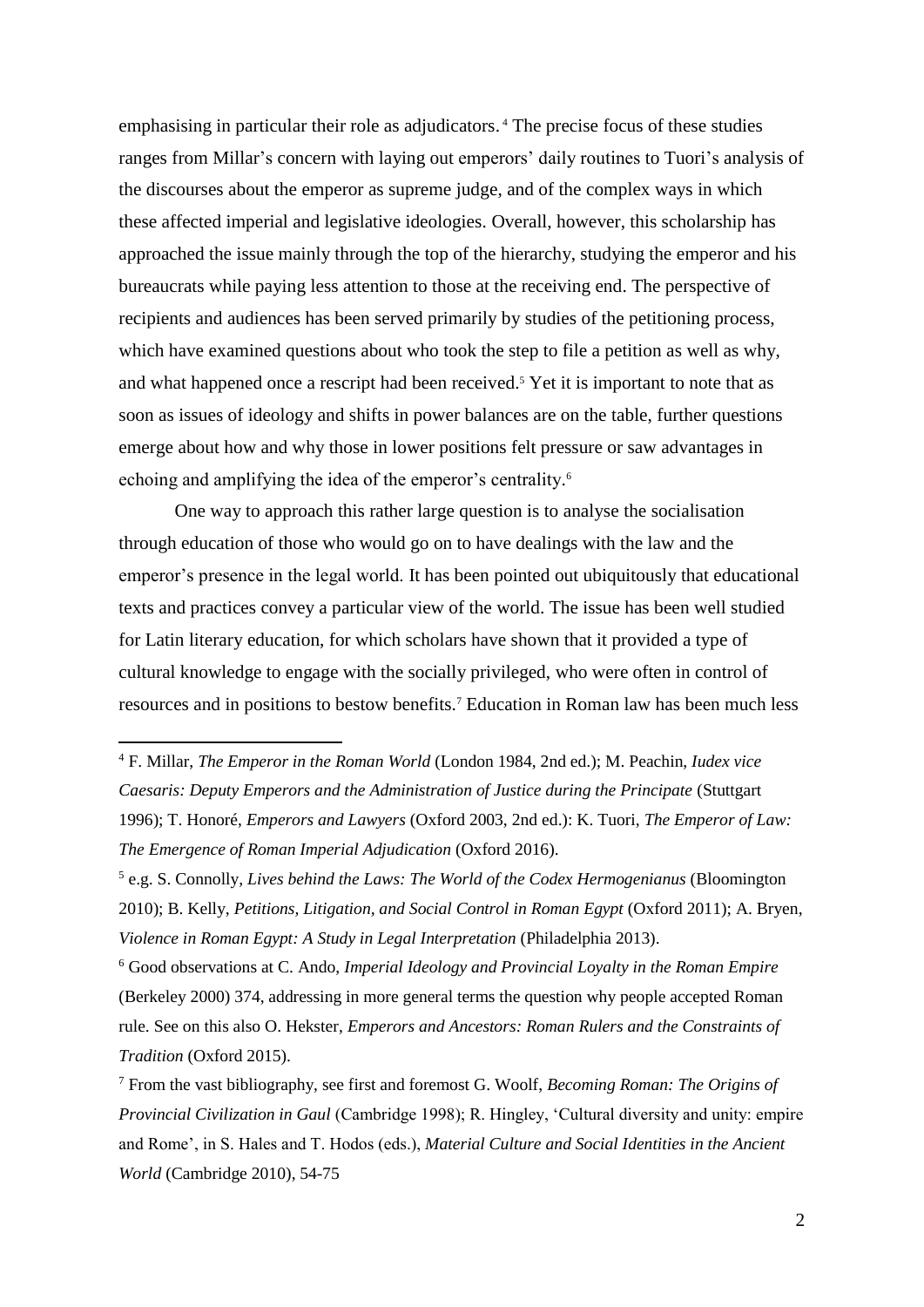studied from this perspective, even though much the same must be true for it as well. Most straightforwardly, acquiring knowledge of the law and of legal procedure empowered the individual in various ways, for example to take action in court, to advise friends, or to seek employment in the Empire's bureaucracy. An additional aspect is, however, that the way in which Roman law is expounded in legal textbooks also projects a certain view of Roman society, of power structures, and of Roman self-perceptions, much like literary education provides an introduction to narratives about the world from a Roman perspective.

This paper explores in more detail how texts that were used for legal instruction communicate particular views of the sources of law and justice, how views of the power structure changed over time, and how the elite audiences of these texts deliberately appropriated and exploited changing ideas about the relation between the princeps and the law in their own interest. The survival of the so-called *Fragments of Autun* (*FA*)*,* lecture notes based on the *Institutes* of the second-century CE jurist Gaius*,* is particularly helpful here. First of all, they allow us to trace how a later educational text uses and adapts Gaius' work for its own purposes and in new times and settings. Furthermore, the work's dating and circulation offer a precious opportunity for further contextualisation. We will see in the next section that the work should be dated to the late third/early fourth century, and that it can with some confidence be located in a Western provincial setting. This means that we are in a position to compare and contrast our text meaningfully with several works stemming similarly from the world of higher education, namely the Tetrarchic speeches from and about the rhetorical school in Autun that have been preserved as part of the *Latin Panegyrics*. As we will see, reading these texts in the light of one another not only allows us to explore to what extent forensic rhetorical education projected a similar view of power as did the more technical legal handbooks,<sup>8</sup> but it also provides some invaluable insights into the motivations of individuals to internalise and promote the message they were being exposed to. To put it differently, any analysis of the increasing centrality of the princeps in relation to the law raises rather fundamental questions about the relation between shifting discursive ideologies and power shifts in "real", material terms—not least questions about agency and "enforcement". The evidence allows us to make a good case that many educated people were fully aware that they needed a sense of the right way to speak to the powerful, i.e. to play a political game, in order to be successful in elite circles.

<sup>&</sup>lt;sup>8</sup> On the forms and formats of legal education in the Roman Empire, see the next section below.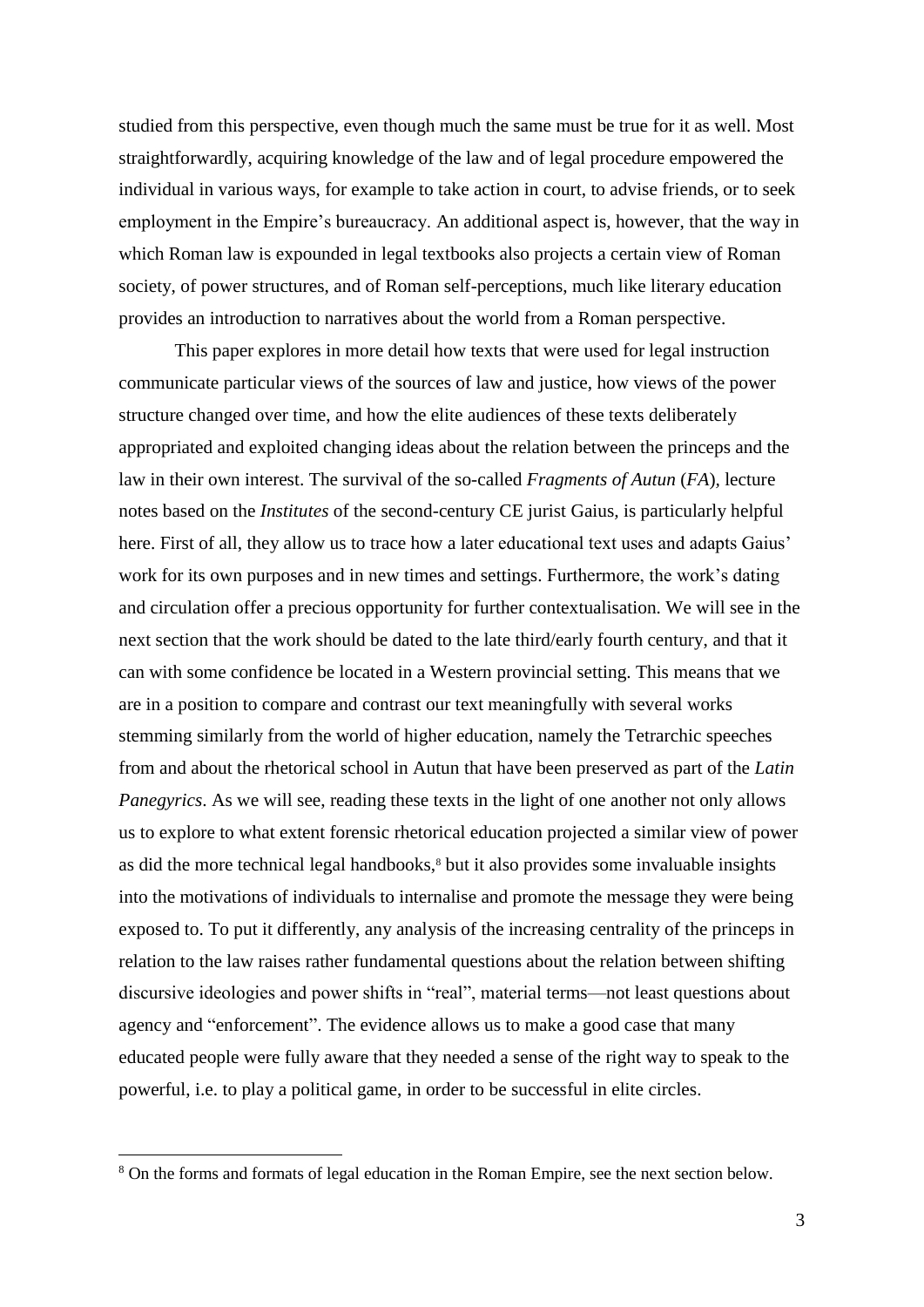#### Lecture notes and legal education: a very brief introduction to the *Fragments of Autun*

The *FA* are the remains of a set of lecture notes used for fairly elementary instruction in Roman private law, probably in the context of a rhetorical school. It is clear from references to Gaius by name and the presence of commentary-style lemmas that the *FA* are based on Gaius' *Institutes*, a work that was written in the later second century CE and that enjoyed great popularity in legal circles until at least the age of Justinian. <sup>9</sup> Spanning 25 pages in the edition of Krüger,<sup>10</sup> the *FA*'s text survives as the lowest layer of writing on fifteen palimpsest folios. At some point, these were joined with further parchment sheets to form a larger codex carrying the *Institutes* of Cassian as its over-text. 11

The background of the *FA*, both in terms of its geographical origins and its dating, cannot be established with great precision. Several observations, however, point to a circulation in Gaul in the fourth century. In the first place, it has been argued repeatedly that the handwriting of the manuscript preserving the *FA* is consistent with fifth-century hands known from South-Eastern France and Northern Italy.<sup>12</sup> This puts us on firm ground for locating an effort to pass down and preserve the text in Roman Gaul.

Secondly, even if the manuscript may well date to the Later Roman world, there is in fact little reason to suspect that it is the author's original copy. On the basis of considerations of legal doctrine, Nelson has convincingly shown that the *FA* must predate the fifth century and therefore the manuscript witness.<sup>13</sup> Most importantly, the surviving text deals extensively, in the present tense, with a legal institution known as *cretio* (34-60).

<sup>9</sup> On the *FA*, see first and foremost J.-D. Rodríguez Martín, *Fragmenta Augustodunensia* (Granada 1998), who also reprints Krüger's ed. The appreciation of Gaius' work is illustrated most strongly by Justinian's decision to base his *Institutes* on those of *Gaius noster* (*C.Imperatoriam* 6).

<sup>10</sup> P. Krüger, 'Fragmenta interpretationis Gai Institutionum Augustodunensia', in P. Krüger, Th. Mommsen and W. Studemund (eds.), *Collectio librorum iuris anteiustiniani in usum scholarum* (Berlin 1923, 7th edn.), vol. 1, xlii-lxvi. Repr. in Rodríguez Martín 1998, op.cit. (n.9).

<sup>&</sup>lt;sup>11</sup> The *FA* are preserved by folios 97-98, 98b-110 of Autun, Bibliothèque Municipale S 28 (24). Paris, Bibliothèque Nationale de France, Nouvelles acquisitions latines 1629, belongs to the larger Autun ms. as well.

<sup>12</sup> Latest discussion at S. Ammirati, *Sul libro latino antico: ricerche bibliologiche e paleografiche* (Rome 2015) 104.

<sup>13</sup> H.L.W. Nelson, 'Das Fragment über die cretio in der Autuner Gaiusparaphrase', *Subseciva Groningana* 2 (1985) 15, with further references about doctrinal points.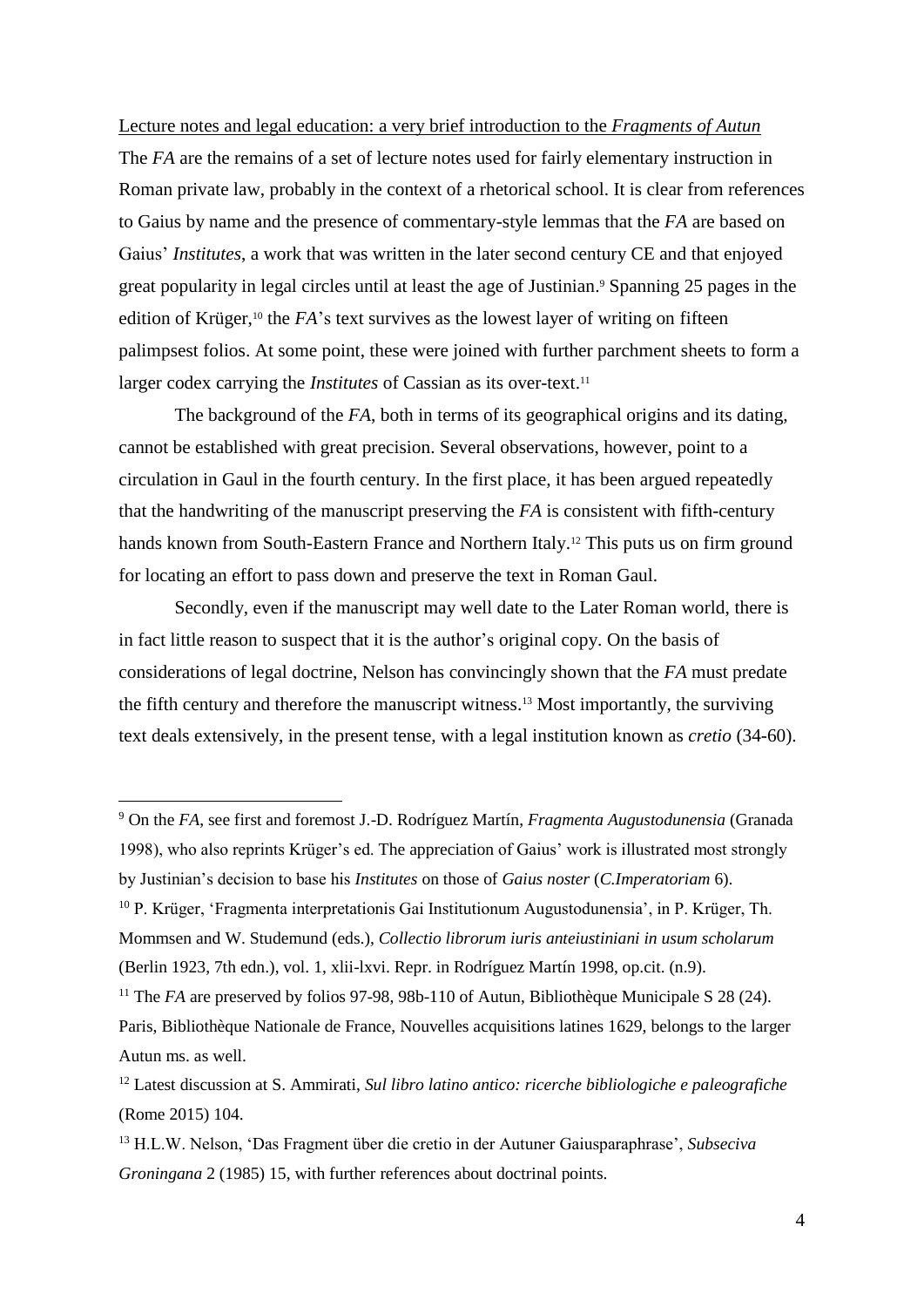This was a formal declaration of heirs that they accepted the inheritance. As Nelson has pointed out, however, the *cretio* fell out of use in the earlier fourth century. Similarly, the *FA* include a lengthy treatment of the law of actions, the procedural *actiones* (79-114). While Gaius' *Institutes* devote the entire fourth book to the *actiones*, Nelson signals that this type of procedure was abolished in 342 if not before. In short, then, both these cases concern legal instruments that had become outdated by the fifth century, when the manuscript was produced. Could they have been included as legal-antiquarian digressions, something Gaius himself seems to have had an interest in as well? This suggestion becomes implausible as soon as we consider the consistent use of the imperfect tense in the discussion of the *ius Latii*, the existence of which is clearly located in the past. This indicates that the *FA* cast legal-antiquarian notes in the past tense. The ample presence of the *cretio* and the *actiones* in the *FA* suggests, therefore, that the work should not be dated much later than the first half of the fourth century. In addition, the extinction of the *ius Latii* at the time of writing points out that the *FA* must be placed after the Constitutio Antoniniana granted near universal citizenship in the year 212. All this leaves a window stretching from the mid third to the first half of the fourth century.<sup>14</sup>

Finally, much less certainty is possible about where the text can be located before the production of the manuscript. But if the manuscript was produced in Southern Gaul over the course of the fifth century, it is very well possible (although it cannot be proven) that its immediate exemplar had been in circulation in this area earlier on, perhaps already in the fourth century.<sup>15</sup> In any case, a provincial readership is likely, since the work consistently pairs the praetor and the provincial governor as legal authorities.

The vagaries of the transmission process have resulted in a text with many gaps. Nonetheless, the modern edition by Krüger gives us a text that runs and reads well. In terms of content, the extant parts cover several main areas of Roman private law, in particular the law of status, the law of succession, and the law of actions. The notes, which at certain

<sup>&</sup>lt;sup>14</sup> Further precision seems impossible. Although Nelson 1985, op.cit.  $(n, 13)$ , 15 suggested that the note on the family *sacra* in the perfect tense points to a mostly Christian (and hence later rather than earlier) context, Gaius already discussed them in the past tense. There is thus no marked contrast. See Liebs, *Römische Jurisprudenz in Gallien (2. bis 8. Jahrhundert*) (Berlin 2002) 123.

<sup>15</sup> A more complex argument can be made: J. de Churruca, *Las instituciones de Gayo en San Isidoro de Sevilla* (Bilbao 1975) 125-134 demonstrates on the basis of comparing various adaptations of Gaius that the *FA* draw from an earlier Gaius adaptation of Western circulation.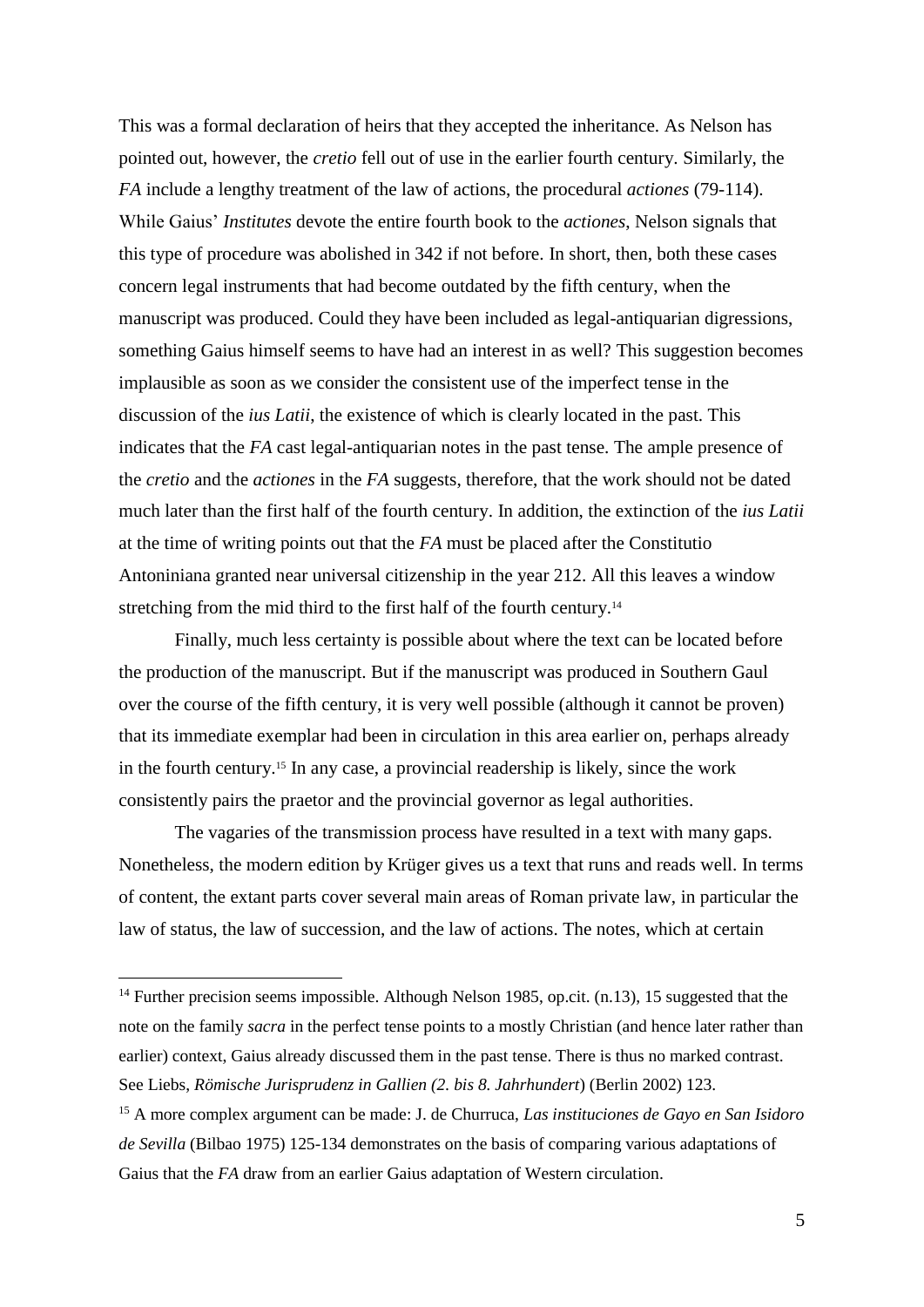places are attached to lemmas taken from Gaius' *Institutes*, are extensive explanations of legal doctrine; they paraphrase Gaius, they explain and update legal doctrine, and they provide examples. In this way, the work projects for itself an audience of those who were studying the basics of Roman legal doctrine at a fairly elementary level.

It is likely that we should situate this type of basic legal instruction in Roman law primarily in the rhetorical schools. The source record about legal education in general is very thin and extremely polemical. Authors such as Cicero, Quintilian, and Libanius repeatedly insist that forensic rhetorical education and technical legal training were completely separate affairs, and that the teachers of the one specialism were highly competitive, if not outright hostile, towards those of the other. However, it has been pointed out on the basis of scattered evidence that technical legal training could be obtained via various routes that did not necessarily involve law schools. <sup>16</sup> One important avenue was to take up an apprenticeship with an experienced forensic lawyer so as to observe the ways of the forum (*tirocinium fori*). This is the form Cicero's legal education took, and Quintilian and Tacitus say it was still prevalent in their days.<sup>17</sup> Another important venue were the rhetorical schools. The surviving declamatory speeches show that rhetorical education consisted for a large part in training students to argue in favour of one of the parties in fictitious legal cases. While the case descriptions often involved fictitious legal provisions, there are nonetheless cases in which it is clear that the declaimer had considerable technical knowledge of Roman law. <sup>18</sup> Moreover, Libanius appears to have employed a law tutor in his school on a steady basis.<sup>19</sup> The legal instruction offered in these schools must have been relatively elementary; Libanius tells of some of his students that they had forensic careers

<sup>&</sup>lt;sup>16</sup> Recent surveys and discussions: A. Riggsby, 'Roman Legal Education', in W.M. Bloomer (ed.), *A Companion to Ancient Education* (Chichester 2015), 444-451; J. Harries, 'Legal Education and Training of Lawyers', in C. Ando, P. du Plessis, and K. Tuori (eds.), *The Oxford Handbook of Roman Law and Society* (Oxford 2016), 151-163; and M. Wibier, 'Legal culture and legal education in Gaul during the Principate', in K. Czajkowski, B. Eckhardt and M. Strothmann (eds.), *Law in the Roman Provinces* (Oxford 2020).

<sup>17</sup> Cic. *Lael.* 1.1, Cic. *Brut.* 89.306; Quint. *Inst. or.* 12.6; Tac. *Dial.* 34.

<sup>18</sup> Most importantly, ps.-Quint. *Decl. mai.* 13; with B.W. Frier, 'Bees and Lawyers', *Classical Journal* 78 (1983) 105-114.

<sup>19</sup> Lib. *Epist.* F433/B162.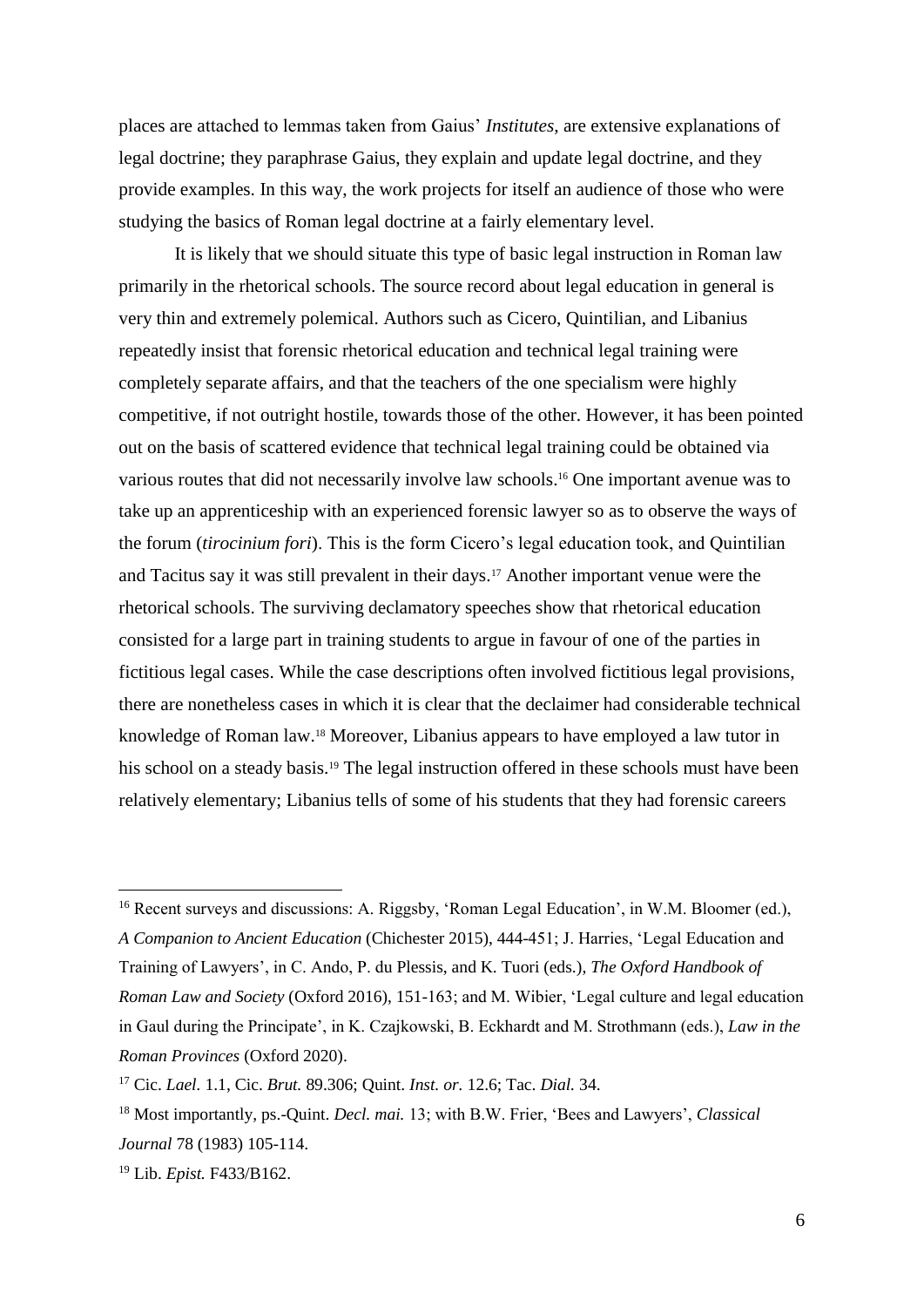before they sought more profound legal expertise in the law schools of Beirut or Rome.<sup>20</sup> This suggests that schools such as those of Libanius, perhaps in combination with apprenticeships of some sort, may have provided a basis in law solid enough to sustain a forensic career up to a certain point. Finally, a third route for obtaining legal knowledge was to study extensively with a well-known jurist. We hear about the possible existence of a *schola* for legal studies, run by the jurist Cassius Longinus, in Rome in the days of Pliny,<sup>21</sup> and the jurists Pomponius and Gaius both make references to two circles of law teachers that Gaius calls *scholae* as well. While it is impossible to say in detail what these *scholae* were, it is reasonably clear that they offered in-depth study of Roman law.<sup>22</sup> The same is the case for the dedicated law schools that are attested later, those of Beirut, Rome, Constantinople, and possibly Alexandria and Caesarea. <sup>23</sup> At the end of the day, given the *FA*'s elementary character, and given that rhetorical schools must have been much more common than exclusive law schools, it is most plausible to consider the setting in which the *FA* were used the rhetorical schools for which Gaul was famous throughout the imperial period. 24

The following final note about the *FA* as evidence is in place. The connection of the manuscript with Autun is suggestive, since the town was known as an educational centre in the period to which the *FA* should be dated. In a speech from approximately 298, an orator named Eumenius asked a high-ranking official, possibly the provincial governor, for permission to use part of his imperial salary to rebuild the school buildings in Autun. <sup>25</sup> As we will see further below as well, Eumenius and the contemporary anonymous author of *Panegyric* 6 were both teachers of rhetoric at the school, displaying an interest in law as

<sup>20</sup> e.g. Lib. *Epist.* F653/B164 and F1171/B166. See S. Bradbury, *Selected Letters of Libanius from the Age of Constantius and Julian* (Liverpool 2004), 201.

<sup>21</sup> Plin. *Ep.* 7.24.8.

<sup>22</sup> For a recent discussion of the evidence and the immense scholarly debate, see T. Leesen, *Gaius Meets Cicero. Law and Rhetoric in the School Controversies* (Leiden 2010).

<sup>23</sup> The school in Beirut is the best attested one; see P. Collinet, *Histoire de l'école de droit de Beyrouth* (Paris 1925). On Alexandria and Caesarea as sites of legal education (in unspecified format), see Justinian's *C.Omnem* 7.

<sup>&</sup>lt;sup>24</sup> See Wibier 2020, op.cit.  $(n.16)$ .

<sup>25</sup> *Pan. Lat.* 9. See the introduction to and notes on this speech in C. Nixon and B. Rodgers, *In Praise of Later Roman Emperors: The Panegyrici Latini* (Berkeley 1994).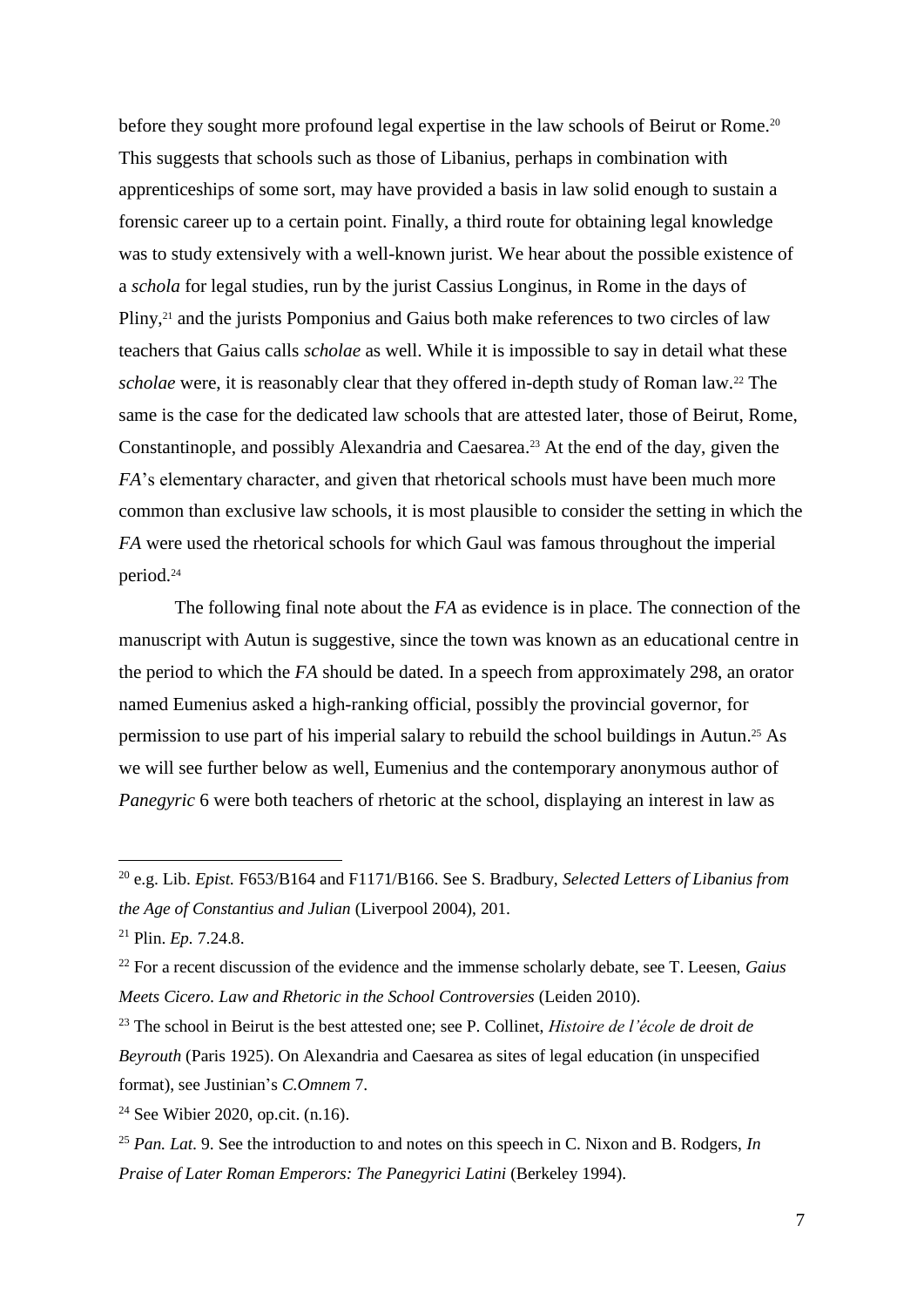well.<sup>26</sup> It should come as no surprise, then, that the discovery of the *FA*'s manuscript was hailed by some scholars as confirming that intense law teaching took place at Autun in Eumenius' days.<sup>27</sup> This is certainly not impossible. But given the uncertainties of where exactly the manuscript was written as well as about when it came to Autun, the presence of the manuscript may not be the right evidence to support this claim. Rather, we have seen that the ancient record shows that, more generally speaking, rhetorical schools facilitated legal instruction. It is plausible that this was also the case in Autun—as it must have been in other towns, such as Lyon and Bordeaux. The *FA* should thus be seen as a concrete example of the type of text that was used for basic legal instruction. The school of Autun, in turn, is a concrete example of the type of setting in which this happened.

#### Legal textbooks on the princeps and the law

In order to present the clearest picture of how legal textbooks present the position of the emperor in relation to the law, including shifts in the discourse over time, I begin with an analysis of Gaius' *Institutes* and their reception by the *FA*. I will then address the question of how representative the case of Gaius is of legal textbooks more widely,

Gaius opens his *Institutes* with a series of definitions of law. After making a distinction between law that is common to all mankind (*ius gentium*) and law that is specific to each individual people (*ius civile*), he lists the various sources of law that make up the *ius civile* of the Romans. These include *leges*, *plebiscita*, *senatusconsulta*, imperial constitutions, edicts of the magistrates, and the *responsa* of the jurists. This enumeration is followed by a brief discussion of each of these in turn. We should note, as Ibbetson has pointed out, that Gaius has a profound interest in *leges*, statutes approved and enacted by the *populus* as a whole. Not only does Gaius put the *leges* at the front of his list and his discussions, but he also proceeds to define almost all the other forms of legal rule explicitly by means of the term *lex*. <sup>28</sup> Thus we hear that, while a *plebiscitum* originally did not bind patricians, the *lex Hortensia* elevated this type of act to the status of *lex* (*legibus exaequata*, 1.3). Next, *senatusconsulta* are said to have the force of law (*legis vicem*, 1.4). Emperors

<sup>26</sup> The authors of *Panegyric* 5 and 8 were also teachers in Autun.

<sup>27</sup> e.g. H.LW. Nelson, *Überlieferung, Aufbau und Stil von Gai Institutiones* (Leiden 1981) 123.

<sup>28</sup> D. Ibbetson, 'Sources of Law from Republic to Dominate', in D. Johnston (ed.), *The Cambridge Companion to Roman Law* (Cambridge 2015), 29-33.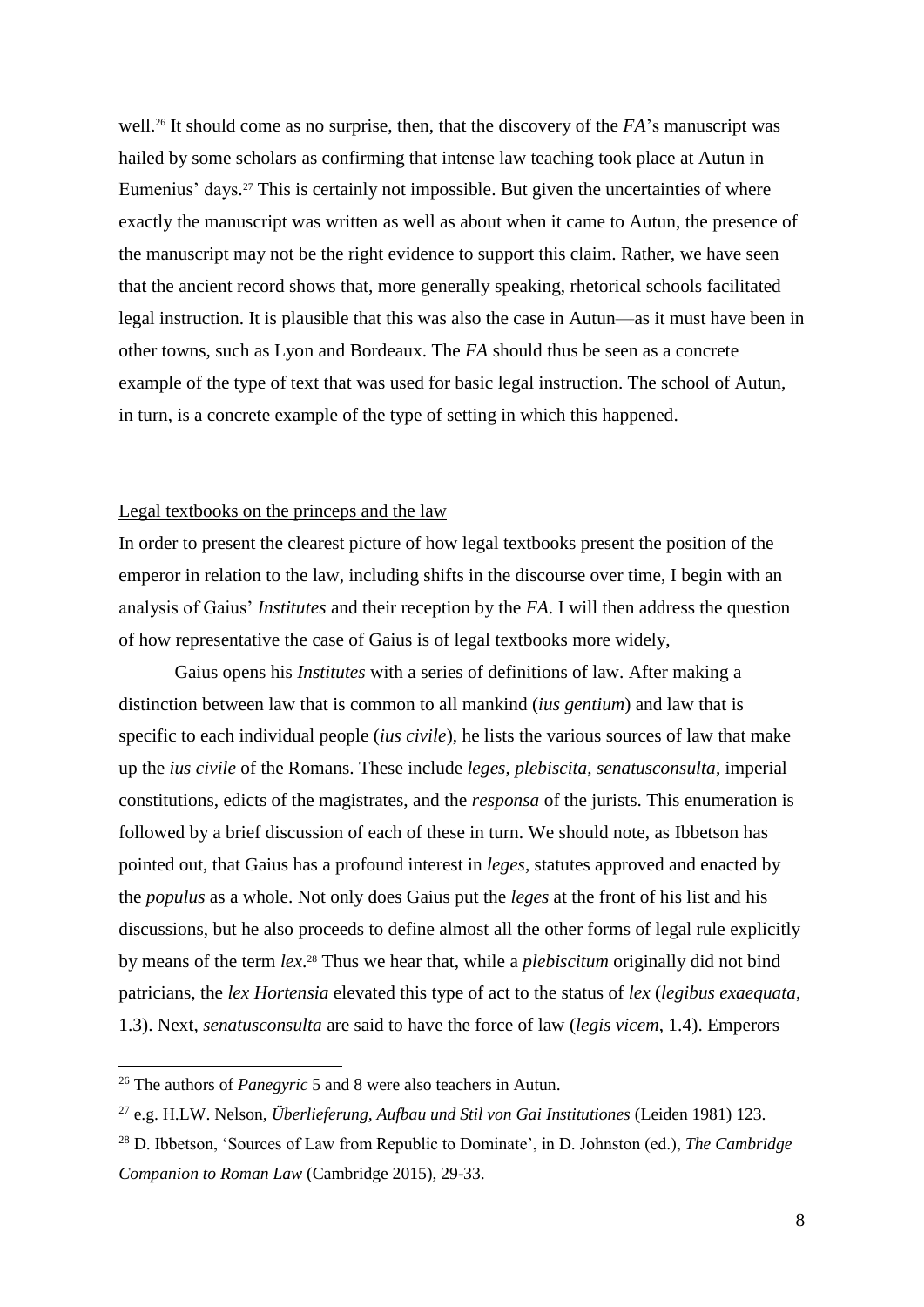can similarly issue constitutions with the force of a *lex* because the people grant them the right to do so *per legem* (1.5). Finally, the views of the jurists, who had the authority to establish law (*quibus permissum est iura condere*), are said to have the force of *lex* in the cases in which a view is universally held  $(1.7)$ .<sup>29</sup> Gaius' treatment indicates strongly that he considered *leges*, laws based on popular consent, the ultimate source of legal authority. And while the pronouncements of emperors clearly carried the weight of laws as well, they did so, according to Gaius, because they ultimately derived their status from a *lex* in which the *populus* authorised the princeps to legislate.<sup>30</sup> In sum, even though the princeps was an important presence in the world of law, Gaius presents him as a sort of agent for the *populus*, who remain the top of the legal hierarchy.

For the purposes of this paper, it would be extremely interesting to compare the explanations that the *FA* gave on these programmatic passages. Unfortunately, however, this part of the text has been lost. The surviving text offers a different opportunity to see how the *FA* rewrites Gaius' own treatment of the princeps' legal importance. On the possibility for those under the age of 25 to renounce an inheritance that was unexpectedly debt-ridden (*damnosa hereditas*), Gaius writes as follows:

*nam huius aetatis hominibus, sicut in ceteris omnibus causis deceptis, ita etiam si temere damnosam hereditatem susceperint, praetor succurrit. scio quidem divum Hadrianum etiam maiori XXV annorum veniam dedisse, cum post aditam hereditatem grande aes alienum, quod aditae hereditatis tempore latebat, apparuisset.*

(Gai. *Inst.* 2.163).

For the praetor comes to the help of people of this age; just as in all other cases with a catch, so also if they by accident have accepted an inheritance that is debt-ridden.

<sup>29</sup> Strikingly enough, Gaius does not use the term *lex* in his discussion of the edicts. Perhaps, as Ibbetson 2015, op.cit. (n.28), 34 suggests, this reflects a conception on Gaius' part of the edict as a procedural rather than legislative source.

<sup>&</sup>lt;sup>30</sup> It has been debated whether Gaius' remarks correspond precisely to Roman political practice, including such epigraphically attested statutes as the *Lex de imperio Vespasiani*. As a starting-point see M. Pani, 'L'imperium del principe', in L. Capogrossi Colognesi and E. Tassi Scandone (eds.), *La lex de Imperio Vespasiani e la Roma dei Flavi* (Rome 2009) 187-204.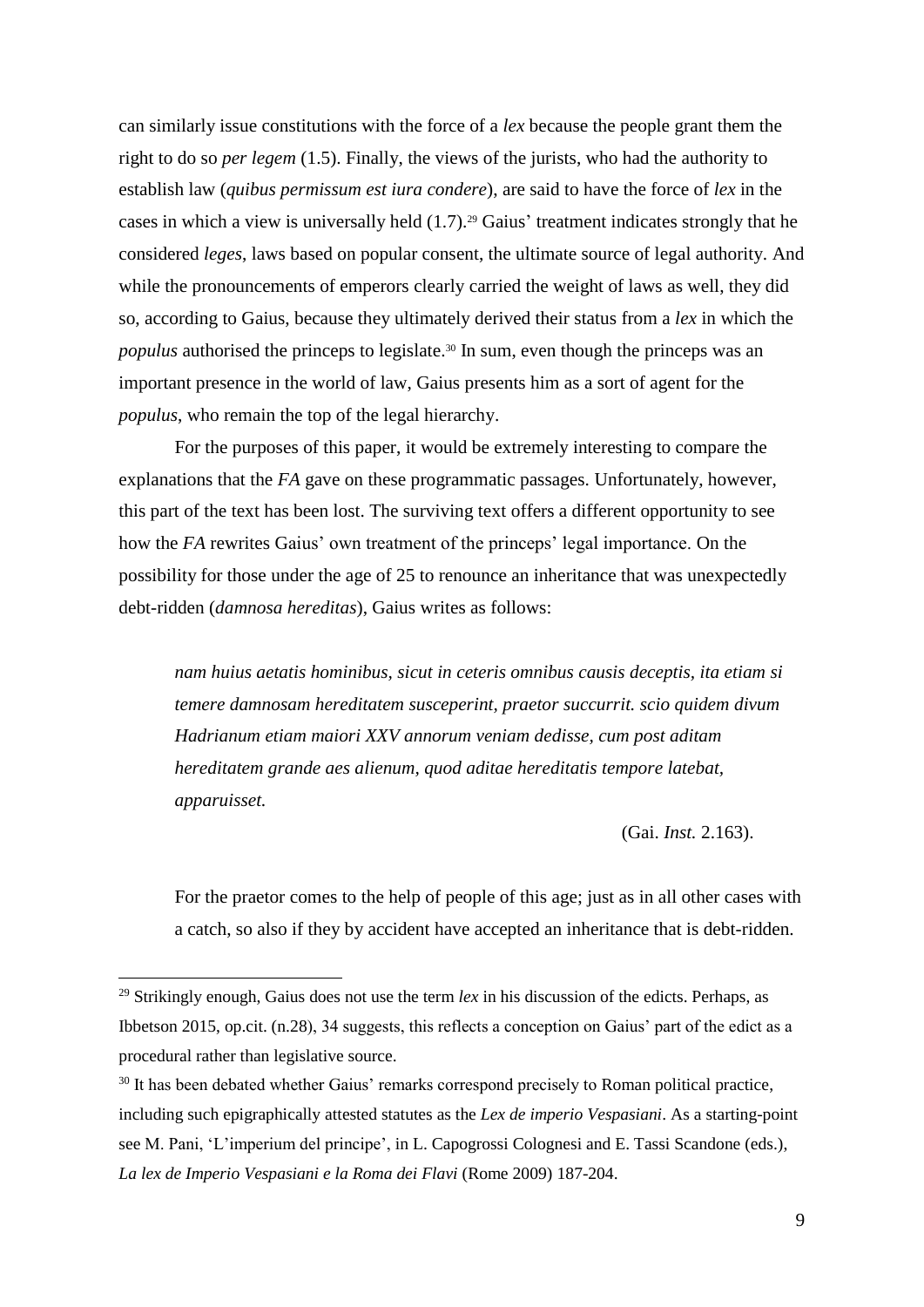Indeed, I know that the deified Hadrian relieved even a person older than 25 years when, after entering on the inheritance, a great debt appeared that lay hidden at the time of acceptance.

Rounding off the discussion of a legal remedy known as *restitutio in integrum* for inheritances with unforeseen financial burdens, the last sentence appends a brief report about the existence of a Hadrianic rescript that granted a similar solution to heirs over 25. The information about this piece of imperial law is very succinct; the next sentence starts a new discussion on the topic of extraneous heirs. When we turn to the *FA* for the parallel discussion, a marked difference is that the *FA* focus their audience's attention almost completely on the imperial rescript by discussing it at much greater length. After a brief mentioning of the doctrine, an elaborate reworking follows at sections 29-33. I quote at some length: 31

**28.** *quod si maior* [*fuerit*] *extraneus qui adierit vel suus qui miscuerit se bonis,* [*in integrum*] *restitui non potest, omnimodo tenetur oneribus hereditariis, quia deest ill*[*i auxili*]*um nec potest maiori, nisi exhibeantur interdum iustae causae,* [*in in*]*tegrum restitui; nec enim maioribus* [------] *generale beneficium d*[-----]*tor quidem hoc contigit.* **29.** *quidam, cum maior esset aetate, contra opin*[*ionem*] *adiit hereditatem, quam putabat non esse damnosam. ideo* [*puta*]*bat eam non esse damnosam, quod aes alienum in occul*[*to erat*]*. emerserunt plures creditores, coeperunt proferre t*[*abulas*] \* *cum debitum fecit apparere hereditatem damnosam.* [*heres, qui*] *maior adierat, tenebatur. dedit ergo preces impera*[*tori -----*] *non sit quod fuerat, meruit speciale rescriptum, ut recede*[*ret*] *ab hereditate.* **30.** *ita dixit: ignorans, cum lateret aes alienum,* [*adii*] *hereditatem, postea emersit grande debitum, apparuit damnosa* [*ea hereditas*]. *ergo a te peto ut liceat mihi discedere. concessit ei imperator.* **31.** *hoc ergo* [*exem*]*plo hodieque, si tali re procedis, possumus dare consilium ut* [*suppl*]*icetur. nam facile impetrantur ab imperatore ea quae iam ab* [*aliis*] *impetrata sunt: aliud est novum beneficium petere, aliud est id pe*[*tere cui*]*us extant exempla.* **32.** *nam per gratiam factum est, ut si maior* [*sit qui*] *licet per ignorantiam omnimodo heres fit, ei discedere ab hereditate* [*-----*] *cum* 

<sup>&</sup>lt;sup>31</sup> Krüger's ed. Square brackets indicate supplements of damaged parts, not deletions.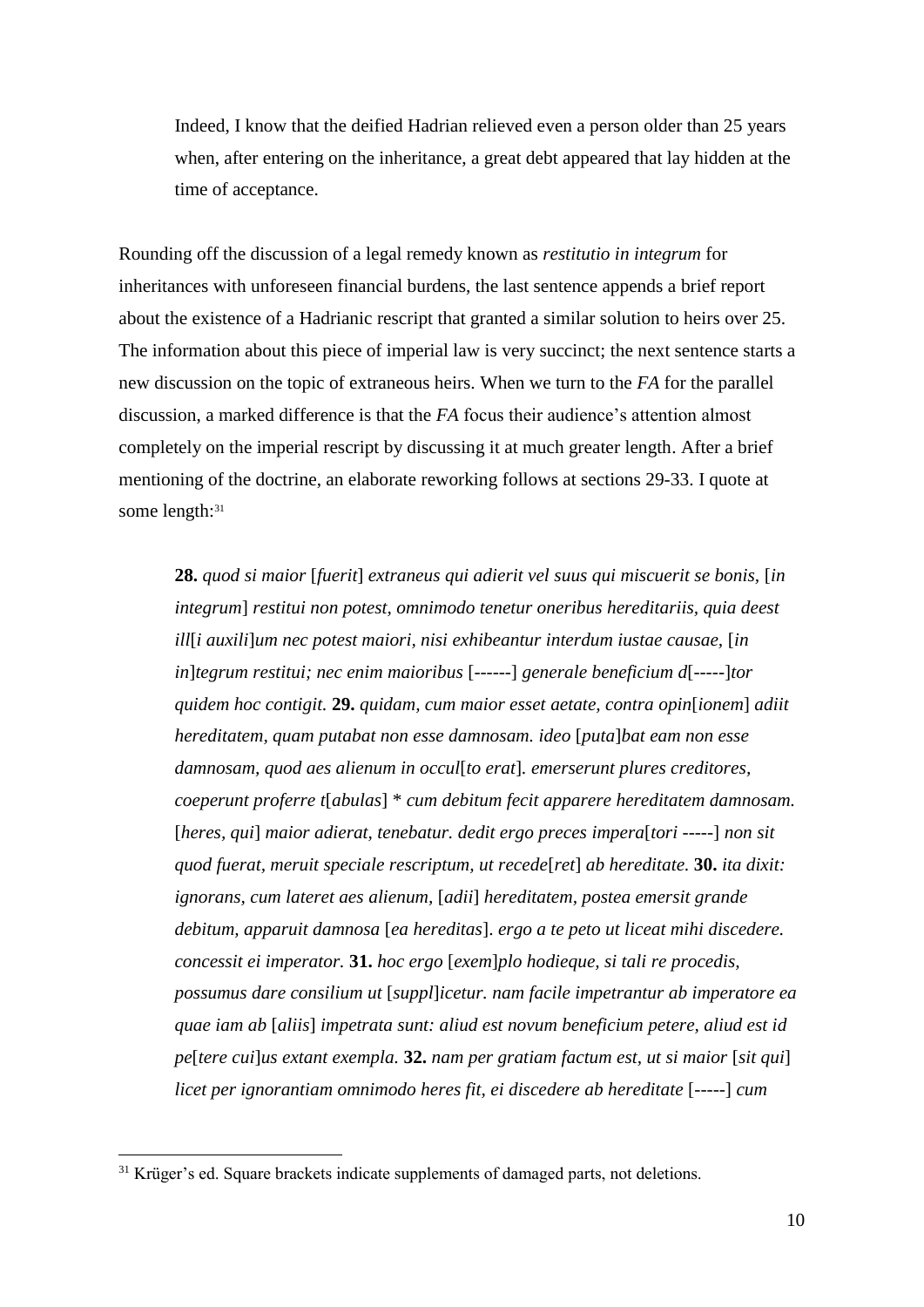*habet. propter quod exemplo eius alii possunt in integrum restitui a praetore.* **33.** *ergo ubi* [*is mi*]*nor est qui adiit vel qui se miscuit, per praetorem vel per praesidem provinciae potest* [*in integrum*] *restitui; sed qui maior est sine beneficio principali non poterit in* [*integrum restitui neque*] *auxilium exorari ei heredi, secundum ea quae tractavimus.*

**28.** because if a legal major was an extraneous (heir) who had accepted or an immediate (heir) who had meddled with the estate, he cannot be restored *in integrum*, he is bound entirely to the burdens of the inheritance, because help is not available to him nor is it possible for a major to be restored *in integrum*, unless a just cause is revealed in the meantime; for neither to legal majors [-----] a general favour [-----] covered this. **29.** Someone, though of legal age, accepted an inheritance ignoring advice, thinking that it was not debt-ridden. He thought it was not debt-ridden for this reason, namely because the debt was concealed. Many creditors appeared: they began to bring forth legal documents; since the debt made the inheritance appear debt-ridden, the heir, who accepted while of legal age, was bound. Therefore, he sent a petition to the emperor [-----] is not what it had been, he deserved a rescript for his specific situation so that he might withdraw from the inheritance. **30.** He said thus: "I accepted the inheritance out of ignorance, because a debt lay hidden; afterwards a great debt came to light, this inheritance turned out to be debt-ridden; therefore, I ask you that I be allowed to give it up". The emperor granted this to him. **31.** Therefore, on the ground of this precedent we can still give the advice, if you move forward with such a case, to petition. For those things are easily obtained from the emperor that have already been obtained by others: it is one thing to seek a new favour, it is another thing to seek that of which there exist precedents. **32.** For it was done out of goodwill, if for instance there was a legal major who became heir to the full extent through ignorance, that for him (it was made possible?) to withdraw from the inheritance [-----] (?) he had; hence, on account of that man's precedent, others can be restored *in integrum* by the praetor. **33.** Therefore, when he who accepts or he who meddles is a minor, he can be restored *in integrum* by the praetor or by the governor of the province; but he who is a legal major cannot without a favour of the emperor be restored *in integrum*, nor can help be obtained for this heir, according to what we have discussed.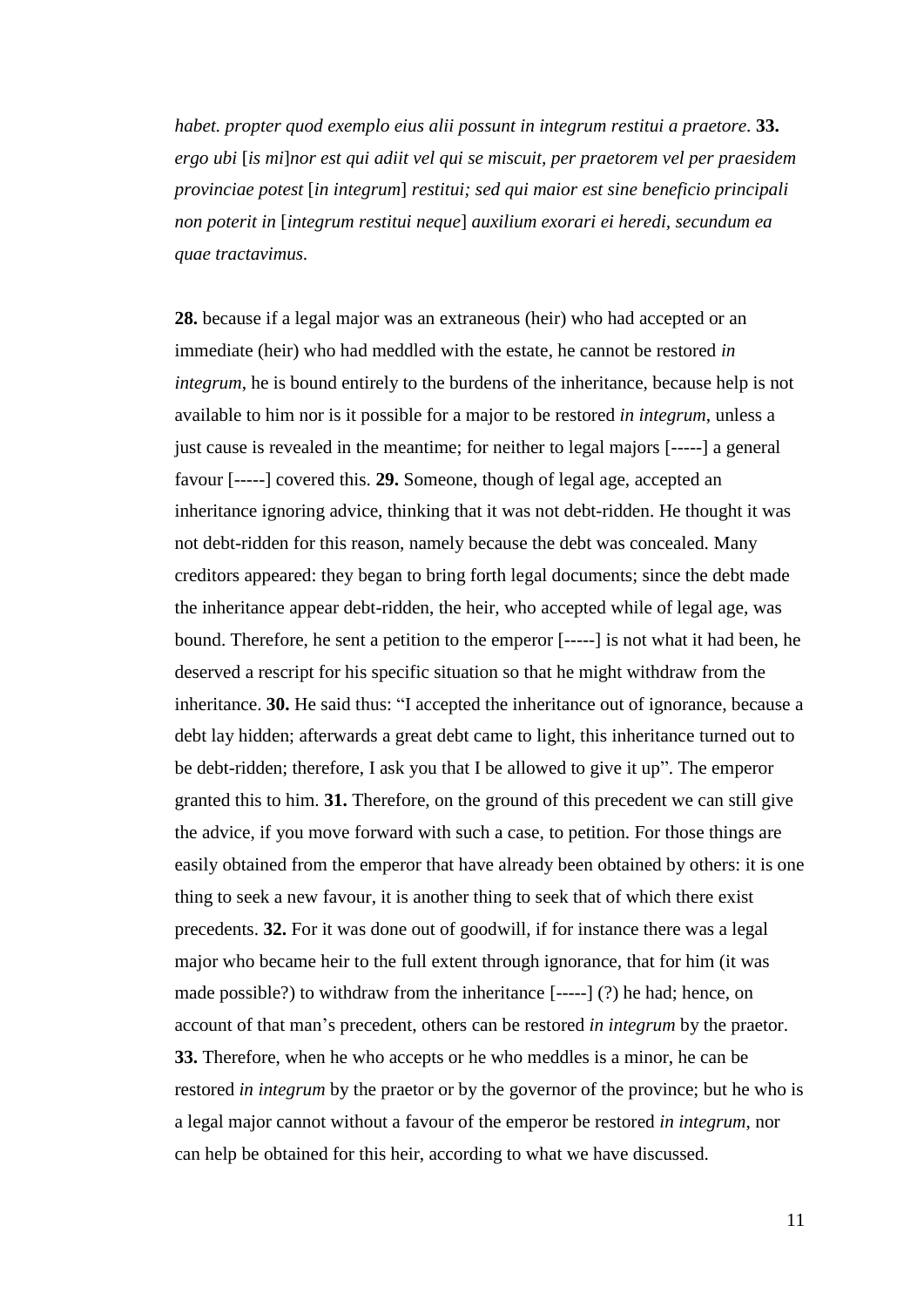The text is considerably expanded from Gaius' original. Perhaps most strikingly, Gaius' allusion to the existence of Hadrian's rescript has been transformed into a fairly extensive dramatised interaction between petitioner and the emperor, who then by way of climax concurs with the petitioner.<sup>32</sup> Next, the author dwells extensively on how effective it is 'in his time' *(hodie)* if one can get a rescript from the emperor. While we hear that it is more difficult (but possible) to obtain a rescript in cases for which there is no precedent yet, it should be relatively easy to get one if there are precedents. The point is then repeated three or four times more, thus conveying that it is really of central importance to address the emperor in this type of case and in others as well. The term *beneficium* occurs three times in this short text, with *gratia* expressing a similar idea as well. On the other hand, the source passage in Gaius makes no such claims. And although his *Institutes* repeatedly reference imperial rescripts, they are not very interested in the emperor's legislative position other than what we have already seen above. The *Institutes* also do not offer explicit encouragements to obtain one's justice from the emperor. In this way, the *FA*'s rewriting of Gaius here projects a different view of the relative importance of the sources of law, giving much more prominence to the emperor than Gaius did. It is true that this is only one case, and that it does not explicitly mention the emperor in relation to *leges*. But given how much Gaius' single sentence has been inflated, and given the repeated advice about approaching the emperor, it is likely that other parts of the *FA* also stressed the emperor's privileged position in the world of law.

An obvious question at this point is: how representative are the perspectives that we find in Gaius' *Institutes* and the *FA* of legal instructional texts more generally? The main problem in answering this question is that almost no texts of a similar type survive that are not highly fragmented. <sup>33</sup> Any inference beyond the comparison of these cases must thus

<sup>&</sup>lt;sup>32</sup> It is not known whether the author drew on a source that contained more information about the rescript and the case that prompted it, or whether this is first and foremost a case of rhetorical amplification.

<sup>33</sup> The Ulpianic *Liber singularis regularum* (also known as the *Tituli ex corpore Ulpiani*) is a short work that survives in a single manuscript and probably has its main source in common with Gaius' *Institutes*. Unfortunately, the opening section of this work dealing with the sources of law is damaged. Neither does it mention the Hadrianic rescript. On this text, see first and foremost M. Avenarius, *Der pseudo-ulpianische liber singularis regularum: Entstehung, Eigenart und*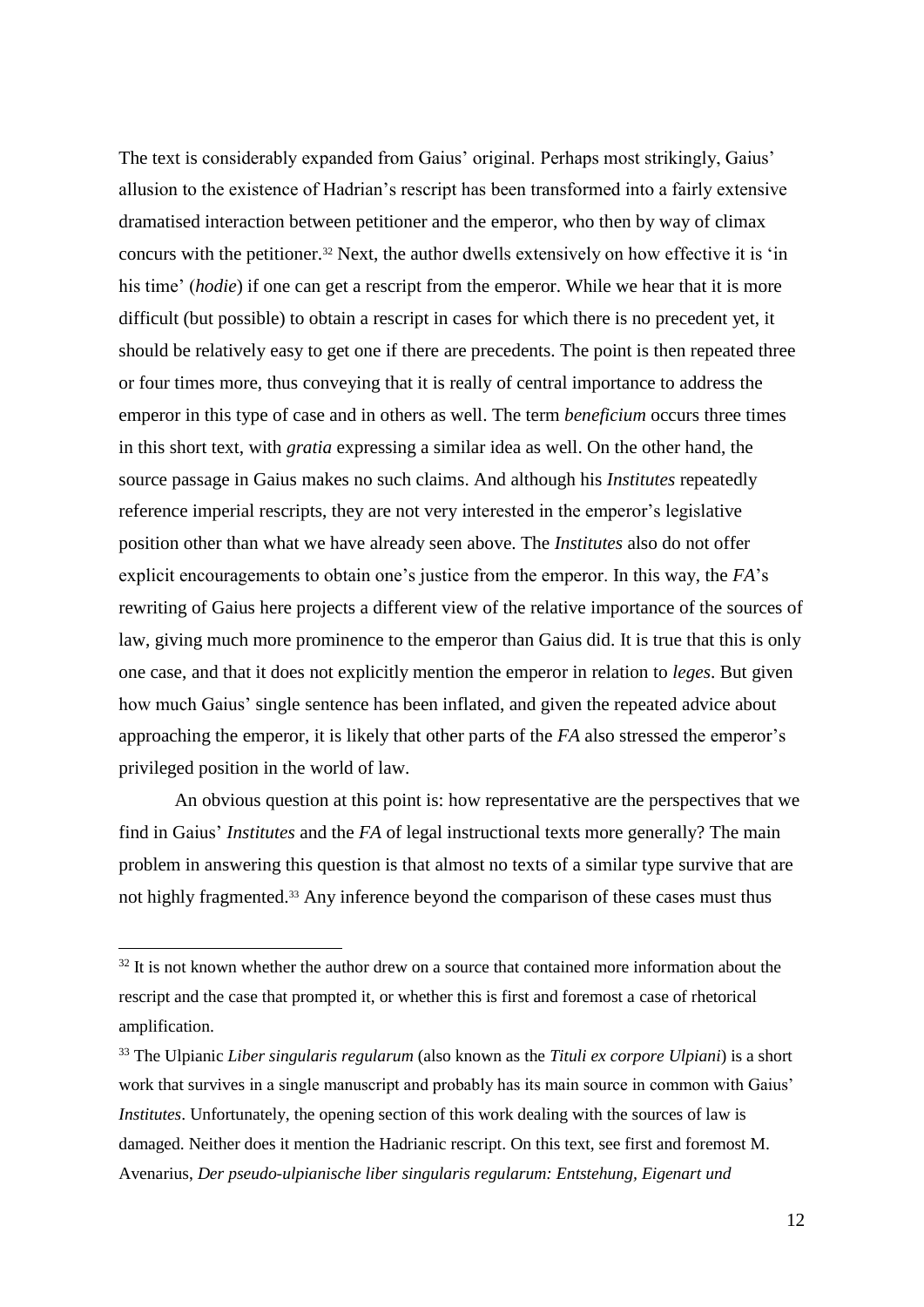remain somewhat speculative. Yet we might see traces of a similarly shifting discourse in some of the fragmentary juristic texts. An example is the so-called *Fragmentum Dositheanum* (*FD*), a sizeable fragment that mainly (but not exclusively) discusses manumission and that was excerpted from a longer legal handbook dating to the second century. A careful study of the presentation and the order of topics has revealed that the *FD* and Gaius' *Institutes* both go back to the same handbook tradition and are hence relatively closely related. <sup>34</sup> But unlike Gaius' focus on *leges*, the *FD* quite clearly foregrounds imperial constitutions as the most important sources of law. The text mentions the *leges*  last, without defining what they are but just mentioning the *Lex Iulia et Papia* as an example.<sup>35</sup>

The attention of the *FD* for imperial constitutions is of interest for at least two reasons. In the first place, it should be reiterated that the *FD* and the *Institutes* stem from the same source tradition but that they used and adapted the source material in very different ways. This observation goes to underscore an important conceptual point, namely that discourses about the emperor and the law are not monolithic entities. <sup>36</sup> On the one hand, Gaius' widely circulating work is relatively reticent about the emperor's prominence, and it was up to users such as the author of the *FA* to reformulate things and shift the emphasis. On the other hand, the *FD* show that more emperor-centric texts were already produced by Gaius' time as well.

Secondly, we should note that the *FD* has survived through the manuscript tradition not as part of a legal collection but through its inclusion among materials used for teaching Latin in Antiquity. The work was thus able to broadcast its assumptions about the power structure of the Roman state to a considerable audience of students throughout the Late Antique world, also beyond the wide readership of popular legal handbooks such as that of Gaius.

It is harder to find further examples that are as illustrative as the *FD*. Perhaps Pomponius' listing of the sources of law and his repeated mentions of *lex* suggest a perspective somewhat similar to that of Gaius, while the persistent interest in bringing up

*Überlieferung einer hochklassischen Juristenschrift* (Göttingen 2005) and Nelson 1981, op.cit. (n.27), 338-361.

<sup>34</sup> Nelson 1981, op.cit. (n.27), 361-370.

<sup>35</sup> This is an observation of P. Mitchell, ''*Fragmentum Dositheanum*'' (forthcoming).

 $36$  See on this Tuori 2016, op.cit. (n.4).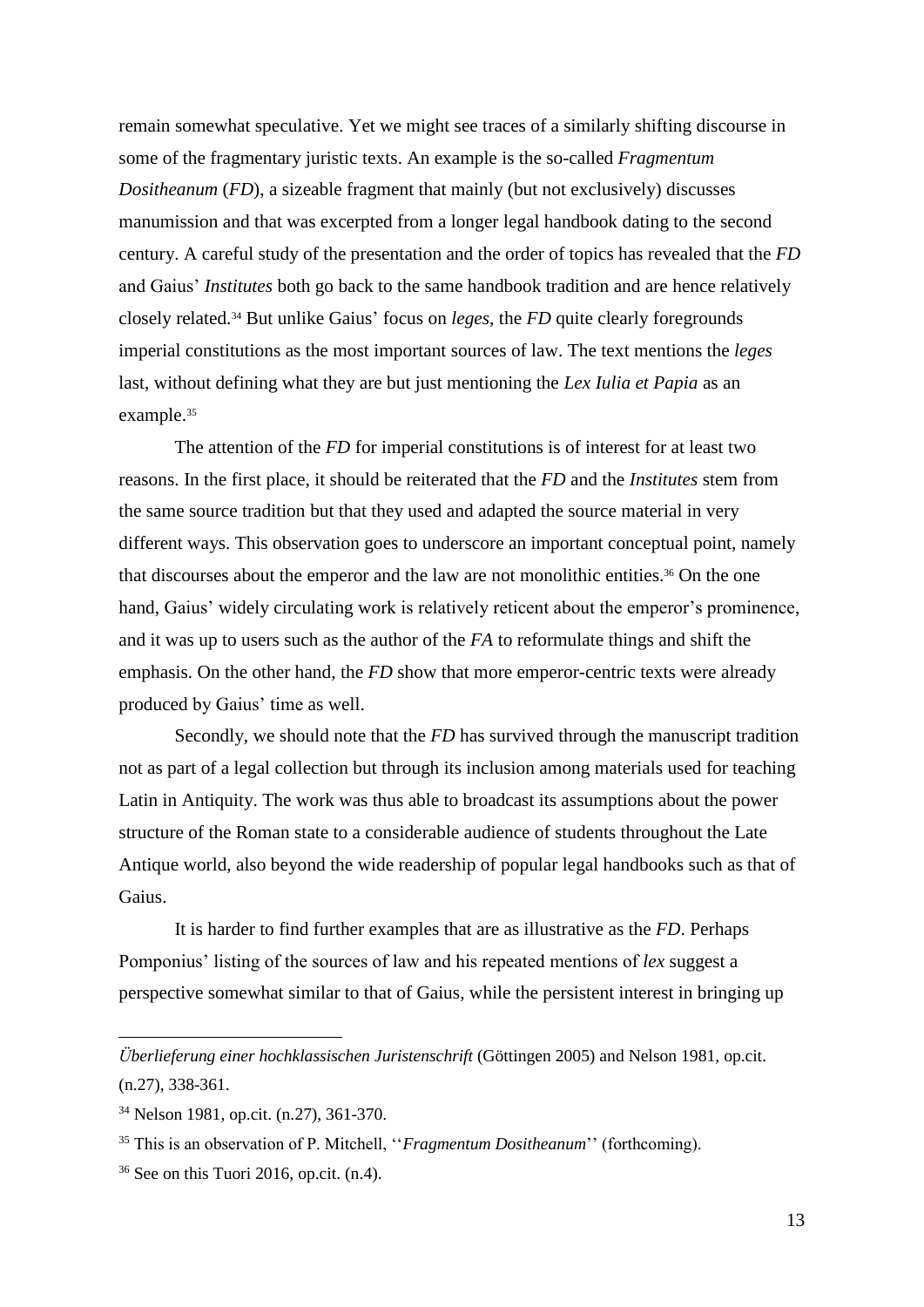imperial rescripts in the fragments of Marcian's *Institutes* could point to an outlook closer to that of the *FA* or *FD.*<sup>37</sup> Any inferences drawn from these last instances must, however, remain somewhat speculative. Finally, from the later second century, we also begin to see juristic works that collect and disseminate the legal views and outputs of emperors. Important cases are Papirius Justus' *Constitutiones* and, a generation later, Paul's *Decreta*  and *Imperiales Sententiae*. 38

## Power structures and the game of politics

 $\overline{a}$ 

I have tried to show, by focusing on Gaius and the *FA*, a development in legal educational textbooks towards a more emperor-centric representation of the legal system. In unpacking the question of how and why this happened, we may at first simply suggest that it reflects if not merely follows—developments in the "real" political system. This must certainly be part of the explanation. Yet studies of discourse and ideology have emphasised consistently that discursive practices may also be constitutive of "reality", thus suggesting that the process analysed above must have been more complex and interactive.<sup>39</sup> If this is indeed a plausible point of view, we will have to face several thorny questions about who did what: who were the players driving and cementing the change? Here we cannot simply point to the emperor or the "state", except perhaps for creating a critical mass and/or providing a reward structure for certain types of behaviour. After all, matters such as education and public oratory were not really state run, let alone that there was anything like a stateapproved curriculum in the third and earlier fourth century. If we want to resist the idea that following "reality" is the full explanation, we should consider in more detail the role of authors, orators, teachers, and their audiences in echoing and amplifying discursive shifts. In order to explore this matter, I would like to reframe the question one more time: can we find any contextual evidence that shows self-awareness about the need to play along—to

<sup>37</sup> Pomponius, *Ench. l.s.* (*Dig.* 1.2.2.12); for the fragments of Marcian's *Institutes*, see O. Lenel, *Palingenesia iuris civilis* (Berlin 1889), 1.652-675.

<sup>38</sup> On Paul's *Decreta* and *Imperiales Sententiae*, see the contribution of E. Daalder to this volume. <sup>39</sup> For a conceptual discussion from the field of communication studies, see the classic account of O. Craig, 'Communication Theory as a Field', *Communication Theory* 9:2 (1999), 124-132. For an

exploration of the usefulness of this model for studying Roman imperial ideology, see Hekster 2015, op.cit. (n.6), 29-36.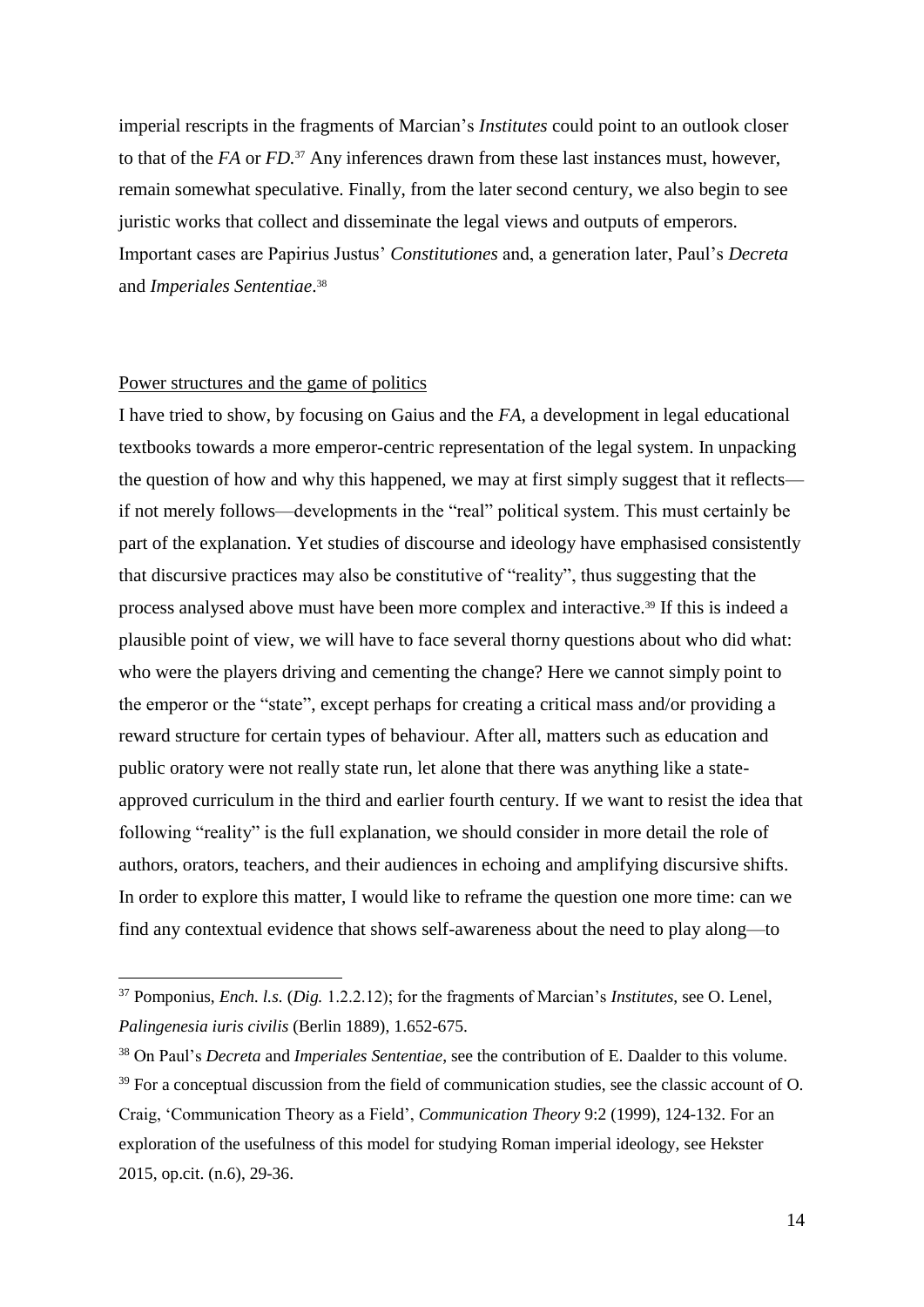make the emperor look more and more central in relation to justice and the law, as well as why? I think such evidence exists. I limit myself to the following observations, drawn from educational texts.

For starters, there is the so-called second treatise on composing epideictic speeches associated with Menander Rhetor, dating to the late third/early fourth century. The work contains among other things instructions for writing a good βασιλικὸς λόγος. As part of its advice to praise the emperor's virtues, it emphasises that it is a productive strategy to dwell on the emperor's justice. One way to bring out the emperor's excellence in this respect, the text continues, is to highlight his 'humane stance towards those who are petitioning' (τὴν πρὸς τοὺς δεομένους φιλανθρωπίαν, 2.375). The work never makes very explicit what the precise purpose of such speeches is, and what would constitute success, but it is probably safe to infer that acclaim and perhaps benefits in a more material sense were among them. This is at least the point that is rather extensively made at the end of the sixth *Latin Panegyric*, written by an anonymous author from Autun in the year 310.<sup>40</sup> The text rehearses the importance of the emperor in relation to justice and alludes to the kind of material benefits a self-respecting emperor will give, which include a cityscape replete with splendid public buildings that are said to rival those of Rome.<sup>41</sup> The longer passage below from the same speech is more shameless about the benefits to be obtained, namely working in the emperor's bureaucracy and as such being involved in the very process of administering the emperor's justice.

**1.** *sed enim ista felicitas viderit an adhuc meae debeatur aetati. interim quoniam ad summam votorum meorum tua dignatione perveni, ut hanc meam qualemcumque vocem diversis otii et palatii officiis exercitam in tuis auribus consecrarem, maximas numini tuo gratias ago tibique, quod superest, commendo liberos meos praecipueque illum iam summa fisci patrocinia tractantem, in quem me totum transtulit pietas, cuius felix servitus, si quando respexeris, maxime tuae conveniet aetati*. **2.** *ceterum quod de omnibus liberis dixi, lata est, imperator, ambitio; praeter illos enim quinque quos genui, etiam illos quasi meos numero quos provexi ad tutelam fori, ad officia palatii. multi quippe ex me rivi non ignobiles fluunt, multi sectatores mei etiam provincias tuas administrant. quorum successibus laetor* 

 $40$  See the introduction to this speech in Nixon and Rodgers 1994, op.cit. (n.25).

<sup>41</sup> *Pan. Lat.* 6.22.5-6.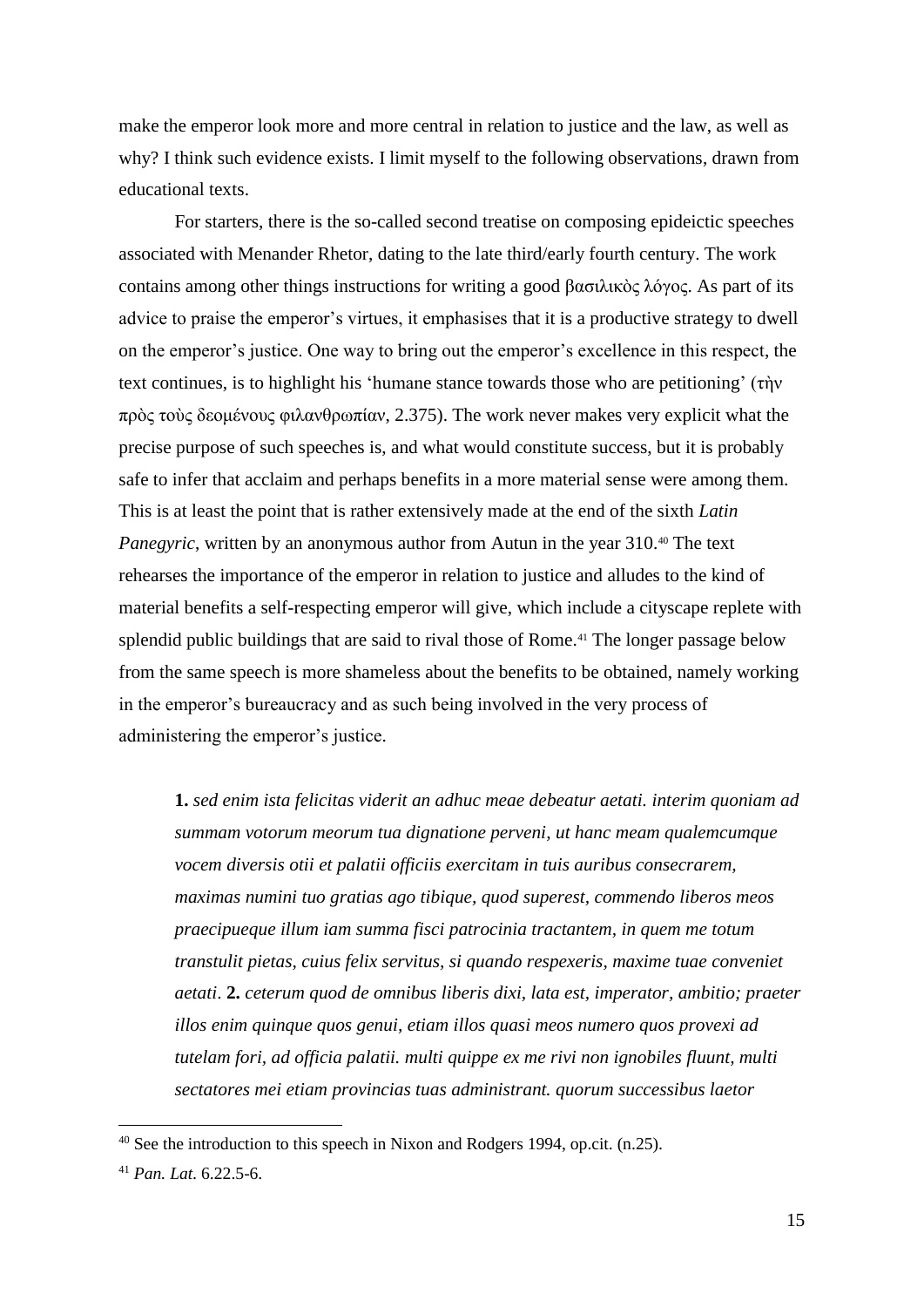*omniumque honorem pro meo duco et, si forte hodie infra exspectationem mei dixero, in illis me confido placuisse.* **3.** *si tamen hoc quoque mihi tuum numen indulserit, ut ex hac oratione non eloquentiae, quod nimium est, sed quantulaecumque prudentiae et devotae tibi mentis testimonium referam, cedant privatorum studiorum ignobiles curae; perpetua mihi erit materia dicendi, qui me probaverit, imperator.*

(*Pan. Lat.* 6.23)

**1.** But for that reason let that good fortune see whether it is owed to still my lifetime. In the meantime, since I have through your esteem arrived at the fulfilment of my wishes, in order that I devote to your ears my voice here, of whatever quality it may be, well-practised through the diverse duties of intellectual life and the palace, I give the greatest thanks to your divine majesty; and as for what remains, I commend to you my children and most of all him who is now in charge of the supreme guardianship of the fisc, to whom my parental feelings have been completely directed, whose propitious service, if you ever look at him, will fit perfectly with your age. **2.** Moreover, as for what I have said about all my children, Emperor, my desire for honour is wide; for apart from those five that I have fathered, I count even those as if they are mine who I have led on the path to guardianship of the forum, to official positions in the palace. For many not undistinguished streams flow out of me, many of my retinue even govern your provinces. I am joyful about their successes and I hold the honours of all of them as my own, and, if by any chance I say anything today below what was expected of me, I trust that through them I have pleased. **3.** However, if your divine majesty would show me such courtesy as well that I may carry away from this oration evidence not of eloquence, which is too much to expect, but of some small degree of good judgment and of a mind devoted to you, let base concerns about private studies make way; the emperor who has shown me his favour will give me material for orations for all time.

The text is crystal clear about how education in a school such as that of Autun is in the interest of the emperor, and how employment in the imperial bureaucracy is something that has the interest of those in the school. The speaker in sections 2 and 3 leaves no doubt that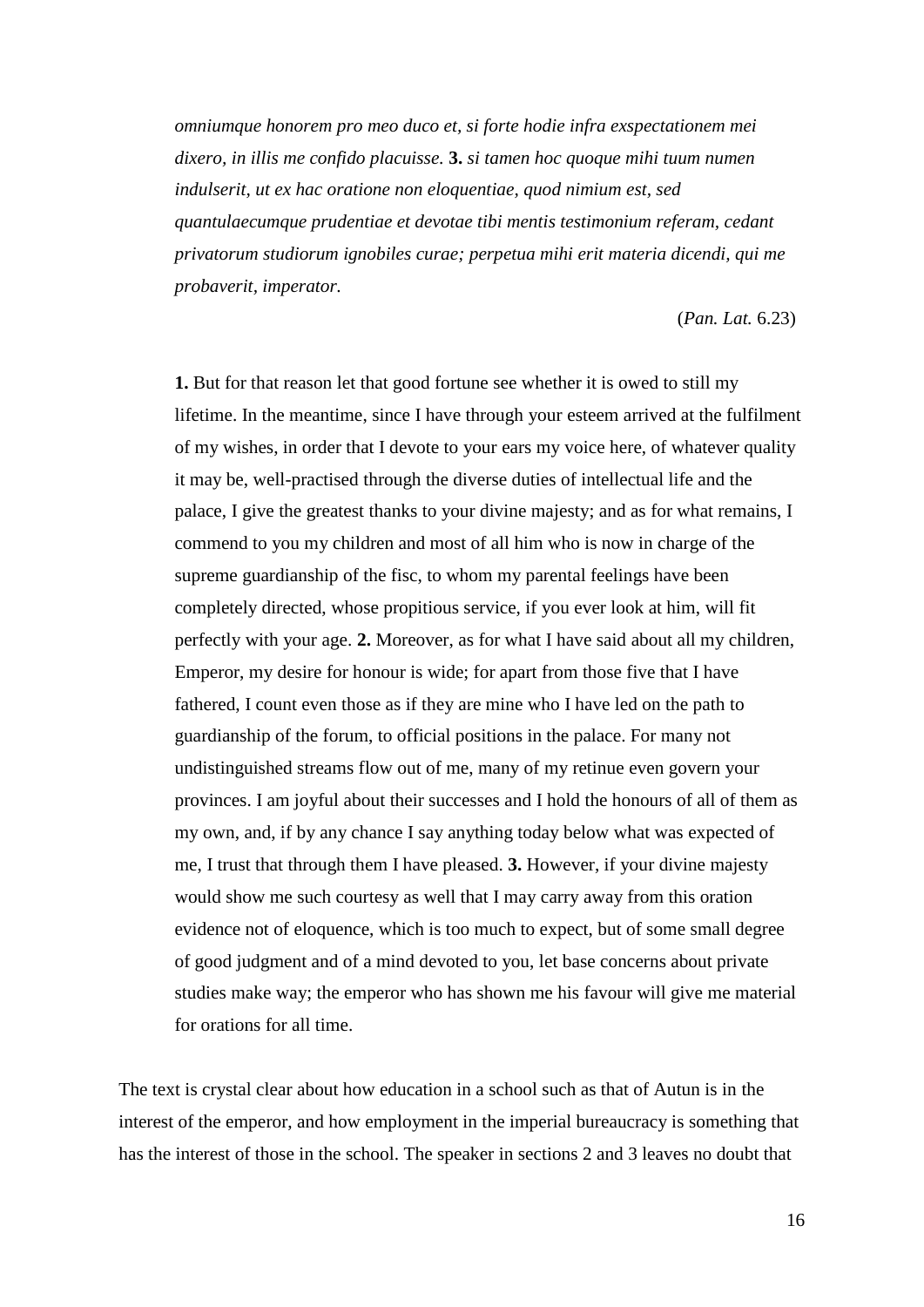he wants and expects jobs for his students; section 3 has not unreasonably been read as the speaker fishing for a job for himself. Apparently, then, these positions were very desirable—probably not simply in remunerative terms but also for the prestige and honour that came with them. In short, the speaker must have considered that flattering and extolling the emperor is part of the game if one wanted to make a career in the bureaucracy. In other words, the speech implies that rhetorical-legal education, especially that offered by the speaker, will make the reinforcement of the emperor's position efficient in practice.

Finally, two passages from the orator Eumenius and the historian Ammianus Marcellinus are quite unabashed about the fact that some saw this as a political game. Eumenius mentions how 'minds' are being 'carefully cultivated by singing the emperor's praises' (*ut ingenia quae canendis eorum virtutibus excoluntur*, Eum. *Pan. Lat.* 9.9.1). It may sound somewhat absurd to those raised in liberal democracies that Eumenius would claim that this is such a central part of education. But he is probably quite serious about it; for it is hard to avoid the impression that this is the kind of thing his audience, which included the provincial governor and presumably others in control of potential benefits, would like to hear. The following passage of Ammianus then suggests that such claims were indeed frequently made, but that it was a public secret that it was all somewhat of a sham: 'and as part of the heaping-up of idle praises and of the parading of things that were clear as day to all, they puffed up the emperor as usual' (*interque exaggerationem inanium laudum ostentationemque aperte lucum inflabant ex usu imperatorem,* Amm. 16.12.68).

It is my contention that the *FA*'s rewriting of Gaius should be seen in a similar light. Rather than simply reflecting a changed political system, the text is implicated in the political historical changes by teaching its students to think in a more emperor-centric way than older texts did, as becomes particularly clear from the advice to petition the emperor whenever possible. The work itself plays a role in the complex process discussed above.

### By way of conclusion: law books and their readerships

This paper has offered an exploratory analysis of how juristic textbooks reflect and affect changes in the ideology surrounding the emperor's importance in relation to justice and the law. Throughout, I have focused on the use of these books in educational settings and on their role in socialising students. This is arguably the prototypical situation in which they were used. But we should also keep in mind that legal textbooks were used widely as works